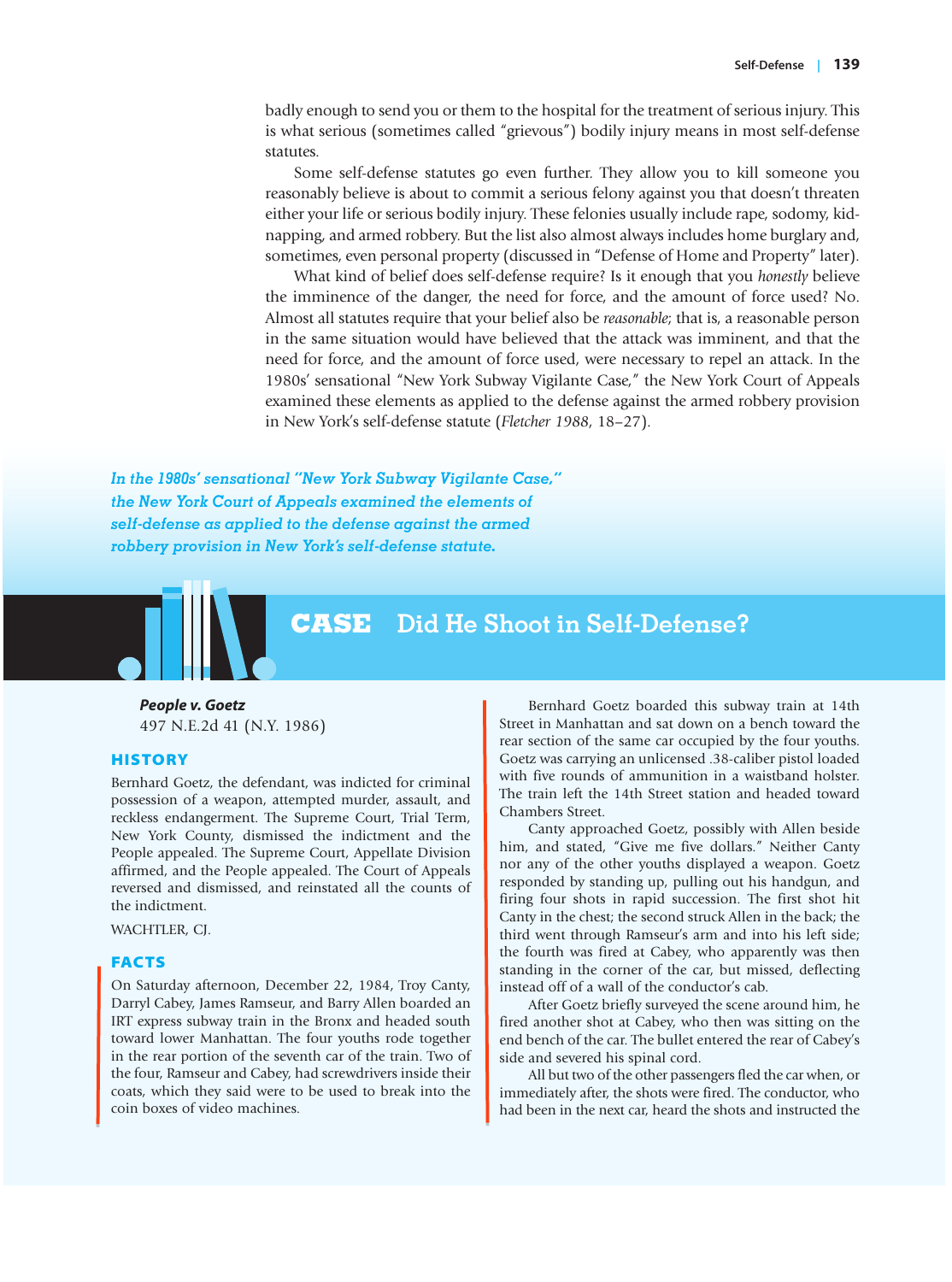motorman to radio for emergency assistance. The conductor then went into the car where the shooting occurred and saw Goetz sitting on a bench, the injured youths lying on the floor or slumped against a seat, and two women who had apparently taken cover, also lying on the floor.

Goetz told the conductor that the four youths had tried to rob him. While the conductor was aiding the youths, Goetz headed toward the front of the car. The train had stopped just before the Chambers Street station and Goetz went between two of the cars, jumped onto the tracks, and fled.

Police and ambulance crews arrived at the scene shortly thereafter. Ramseur and Canty, initially listed in critical condition, have fully recovered. Cabey remains paralyzed and has suffered some degree of brain damage.

On December 31, 1984, Goetz surrendered to police in Concord, New Hampshire, identifying himself as the gunman being sought for the subway shootings in New York nine days earlier.

Later that day, after receiving *Miranda* warnings, he made two lengthy statements, both of which were tape recorded with his permission. In the statements, which are substantially similar, Goetz admitted that he had been illegally carrying a handgun in New York City for three years. He stated that he had first purchased a gun in 1981 after he had been injured in a mugging. Goetz also revealed that twice between 1981 and 1984 he had successfully warded off assailants simply by displaying the pistol.

According to Goetz's statement, the first contact he had with the four youths came when Canty, sitting or lying on the bench across from him, asked, "How are you?" to which he replied, "Fine." Shortly thereafter, Canty, followed by one of the other youths, walked over to the defendant and stood to his left, while the other two youths remained to his right, in the corner of the subway car.

Canty then said, "Give me five dollars." Goetz stated that he knew from the smile on Canty's face that they wanted to "play with me." Although he was certain that none of the youths had a gun, he had a fear, based on prior experiences, of being "maimed."

Goetz then established "a pattern of fire," deciding specifically to fire from left to right. His stated intention at that point was to "murder, to hurt them, to make them suffer as much as possible." When Canty again requested money, Goetz stood up, drew his weapon, and began firing, aiming for the center of the body of each of the four.

Goetz recalled that the first two he shot "tried to run through the crowd but they had nowhere to run." Goetz then turned to his right to "go after the other two." One of these two "tried to run through the wall of the train, but . . . he had nowhere to go." The other youth (Cabey) "tried pretending that he wasn't with [the others]," by standing still, holding on to one of the subway hand straps, and not looking at Goetz. Goetz nonetheless fired his fourth shot at him.

He then ran back to the first two youths to make sure they had been "taken care of." Seeing that they had both been shot, he spun back to check on the latter two. Goetz noticed that the youth who had been standing still was now sitting on a bench and seemed unhurt. As Goetz told the police, "I said, 'you seem to be all right, here's another,'" and he then fired the shot which severed Cabey's spinal cord. Goetz added that "If I was a little more under self-control . . . I would have put the barrel against his forehead and fired." He also admitted that "If I had had more [bullets], I would have shot them again, and again, and again."

After waiving extradition, Goetz was brought back to New York and arraigned on a felony complaint charging him with attempted murder and criminal possession of a weapon. The matter was presented to a grand jury in January 1985, with the prosecutor seeking an indictment for attempted murder, assault, reckless endangerment, and criminal possession of a weapon. Neither the defendant nor any of the wounded youths testified before this grand jury.

On January 25, 1985, the grand jury indicted Goetz on one count of criminal possession of a weapon in the third degree (Penal Law § 265.02) for possessing the gun used in the subway shootings, and two counts of criminal possession of a weapon in the fourth degree (Penal Law § 265.01) for possessing two other guns in his apartment building. It dismissed, however, the attempted murder and other charges stemming from the shootings themselves.

Several weeks after the grand jury's action, the People, asserting that they had newly available evidence, moved for an order authorizing them to resubmit the dismissed charges to a second grand jury. Supreme Court, Criminal Term, after conducting an in camera [in the judge's chambers] inquiry, granted the motion. Presentation of the case to the second Grand Jury began on March 14, 1985. Two of the four youths, Canty and Ramseur, testified. Among the other witnesses were four passengers from the seventh car of the subway who had seen some portions of the incident.

Goetz again chose not to testify, though the tapes of his two statements were played for the grand jurors, as had been done with the first grand jury.

On March 27, 1985, the second grand jury filed a tencount indictment, containing four charges of attempted murder (Penal Law §§ 110.00, 125.25 [1]), four charges of assault in the first degree (Penal Law § 120.10[1]), one charge of reckless endangerment in the first degree (Penal Law § 120.25), and one charge of criminal possession of a weapon in the second degree (Penal Law § 265.03 [possession of a loaded firearm with intent to use it unlawfully against another]). Goetz was arraigned on this indictment on March 28, 1985, and it was consolidated with the earlier three-count indictment.

On October 14, 1985, Goetz moved to dismiss the charges contained in the second indictment, alleging, among other things, that the prosecutor's instructions to that grand jury on the defense of justification were erroneous and prejudicial to the defendant so as to render its proceedings defective.

On November 25, 1985, while the motion to dismiss was pending before Criminal Term, a column appeared in the *New York Daily News* containing an interview which the columnist had conducted with Darryl Cabey the previous day in Cabey's hospital room. The columnist claimed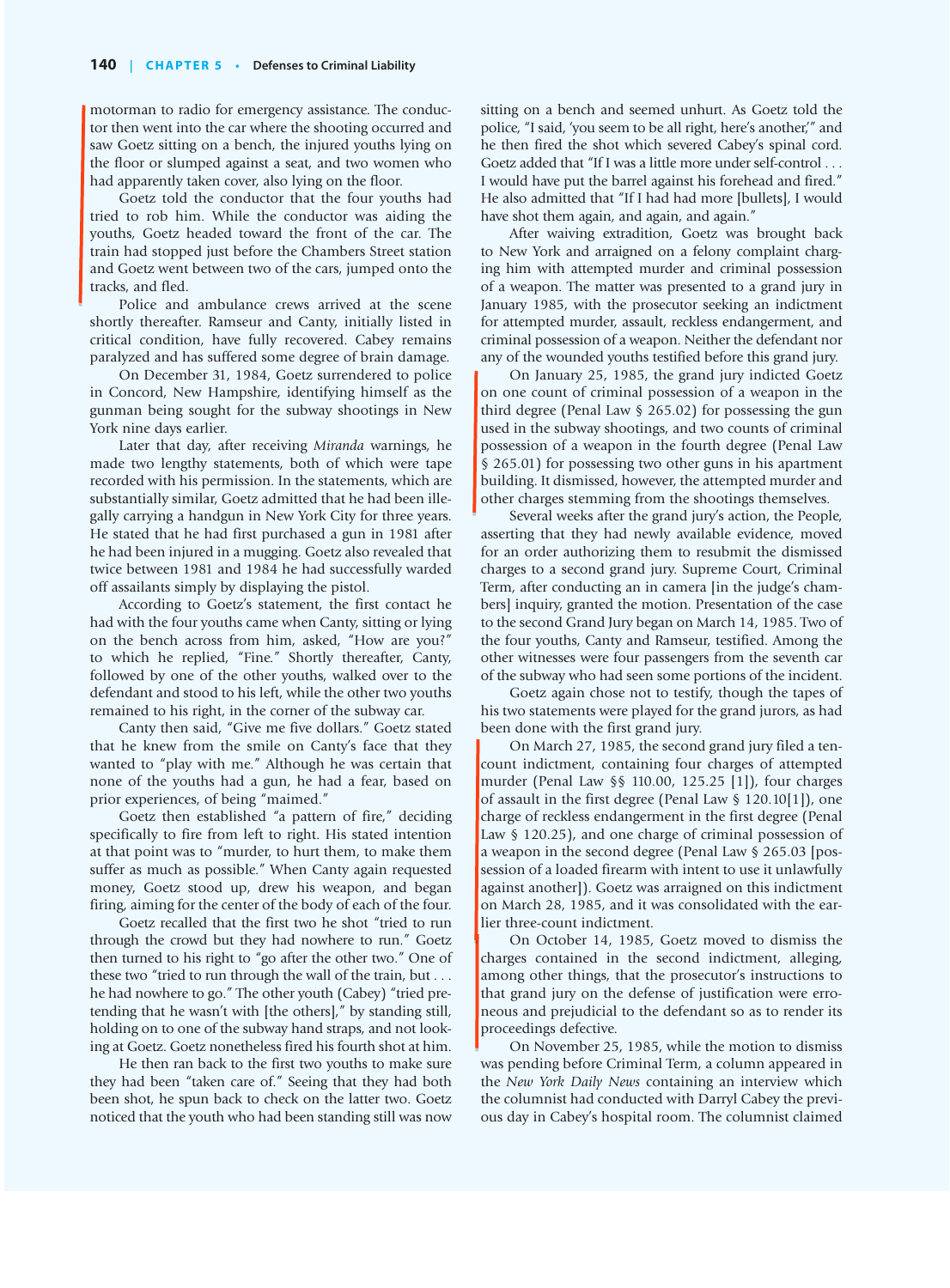that Cabey had told him in this interview that the other three youths had all approached Goetz with the intention of robbing him.

The day after the column was published, a New York City police officer informed the prosecutor that he had been one of the first police officers to enter the subway car after the shootings and that Canty had said to him, "We were going to rob [Goetz]." The prosecutor immediately disclosed this information to the Court and to defense counsel, adding that this was the first time his office had been told of this alleged statement and that none of the police reports filed on the incident contained any such information.

In an order dated January 21, 1986, the Court, after inspection of the grand jury minutes held that the prosecutor, in a supplemental charge elaborating upon the justification defense, had erroneously introduced an objective element into this defense by instructing the grand jurors to consider whether Goetz's conduct was that of a "reasonable man in [Goetz's] situation."

The Court concluded that the statutory test for whether the use of deadly force is justified to protect a person should be wholly subjective, focusing entirely on the defendant's state of mind when he used such force. It concluded that dismissal was required for this error because the justification issue was at the heart of the case. [We disagree.]

## **OPINION**

Penal Law article 35 recognizes the defense of justification, which "permits the use of force under certain circumstances." One such set of circumstances pertains to the use of force in defense of a person, encompassing both self-defense and defense of a third person (Penal Law § 35.15). Penal Law § 35.15(1) sets forth the general principles governing all such uses of force:

A person may use physical force upon another person when and to the extent he reasonably believes such to be necessary to defend himself or a third person from what he *reasonably* [emphasis added] believes to be the use or imminent use of unlawful physical force by such other person.

Section 35.15(2) sets forth further limitations on these general principles with respect to the use of "deadly physical force":

A person may not use deadly physical force upon another person under circumstances specified in subdivision one unless

- a. He *reasonably believes* [emphasis added] that such other person is using or about to use deadly physical force or
- b. He reasonably believes that such other person is committing or attempting to commit a kidnapping, forcible rape, forcible sodomy or robbery.

Section  $35.15(2)(a)$  further provides, however, that even under these circumstances a person ordinarily must retreat if he knows that he can with complete safety to himself and others avoid the necessity of using deadly physical force by retreating.

Thus, consistent with most justification provisions, Penal Law § 35.15 permits the use of deadly physical force only where requirements as to triggering conditions and the necessity of a particular response are met. As to the triggering conditions, the statute requires that the actor "reasonably believes" that another person either is using or about to use deadly physical force or is committing or attempting to commit one of certain enumerated felonies, including robbery.

As to the need for the use of deadly physical force as a response, the statute requires that the actor "reasonably believes" that such force is necessary to avert the perceived threat. While the portion of section 35.15(2)(b) pertaining to the use of deadly physical force to avert a felony such as robbery does not contain a separate "retreat" requirement, it is clear from reading subdivisions (1) and (2) of section 35.15 together, as the statute requires, that the general "necessity" requirement in subdivision (1) applies to all uses of force under section 35.15, including the use of deadly physical force under subdivision (2)(b).

Because the evidence before the second Grand Jury included statements by Goetz that he acted to protect himself from being maimed or to avert a robbery, the prosecutor correctly chose to charge the justification defense in section 35.15 to the Grand Jury. The prosecutor properly instructed the grand jurors to consider whether the use of deadly physical force was justified to prevent either serious physical injury or a robbery, and, in doing so, to separately analyze the defense with respect to each of the charges. He elaborated upon the prerequisites for the use of deadly physical force essentially by reading or paraphrasing the language in Penal Law § 35.15. The defense does not contend that he committed any error in this portion of the charge.

When the prosecutor had completed his charge, one of the grand jurors asked for clarification of the term "reasonably believes." The prosecutor responded by instructing the grand jurors that they were to consider the circumstances of the incident and determine "whether the defendant's conduct was that of a reasonable man in the defendant's situation." It is this response by the prosecutor—and specifically his use of "a reasonable man"—which is the basis for the dismissal of the charges by the lower courts. As expressed repeatedly in the Appellate Division's plurality opinion, because section 35.15 uses the term "he reasonably believes," the appropriate test, according to that court, is whether a defendant's beliefs and reactions were "reasonable to him."

Under that reading of the statute, a jury which believed a defendant's testimony that he felt that his own actions were warranted and were reasonable would have to acquit him, regardless of what anyone else in defendant's situation might have concluded. Such an interpretation defies the ordinary meaning and significance of the term "reasonably" in a statute, and misconstrues the clear intent of the Legislature, in enacting section 35.15, to retain an